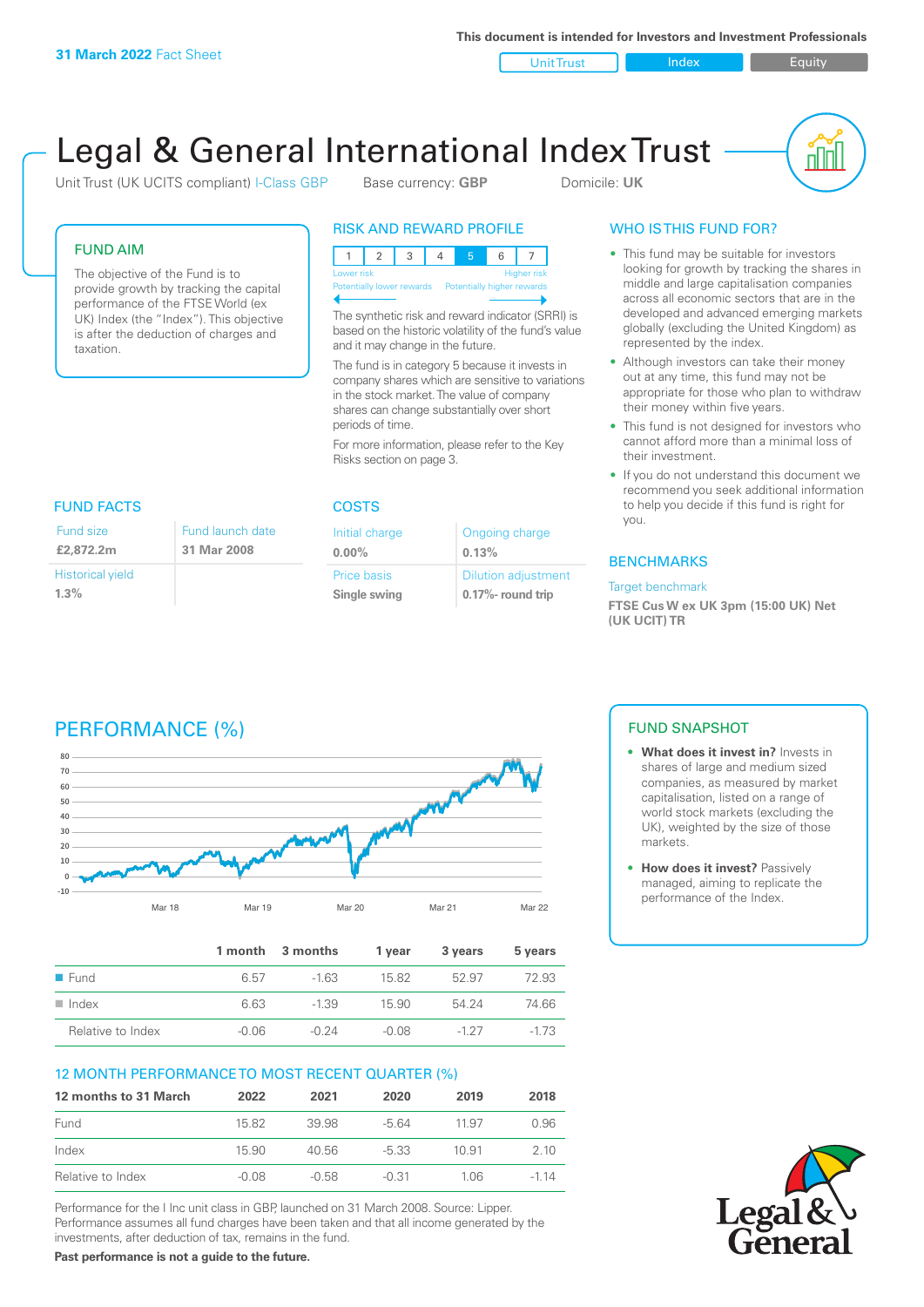# Legal & General International Index Trust

Unit Trust (UK UCITS compliant) I-Class GBP

# PORTFOLIO BREAKDOWN

All data sources are a combination of LGIM and the Fund Accountant unless otherwise stated. Totals may not sum to due to rounding. In order to minimise transaction costs, the Fund will not always own all the assets that constitute the index and on occasion it will own assets that are not in the index. The number of fund holdings can also differ from the index due to corporate events and proxy holdings.



## SECTOR (%)

| ■ Technology                      | 244  |
|-----------------------------------|------|
| Consumer Discretionary            | 14.4 |
| $\blacksquare$ Financials         | 13.9 |
| $\blacksquare$ Industrials        | 13.0 |
| $\blacksquare$ Health Care        | 11.9 |
| ■ Consumer Staples                | 5.6  |
| <b>Energy</b>                     | 41   |
| <b>Basic Materials</b>            | 3.8  |
| $\blacksquare$ Telecommunications | 3.1  |
| $\blacksquare$ Utilities          | 29   |
| ■ Real Estate                     | 29   |
|                                   |      |

## COUNTRY (%)

|   | <b>United States</b> | 67.0 |
|---|----------------------|------|
|   | Japan                | 6.8  |
|   | Canada               | 3.1  |
|   | France               | 2.9  |
| € | Switzerland          | 2.8  |
|   | Australia            | 2.4  |
|   | Germany              | 2.3  |
|   | Taiwan               | 2.0  |
|   | Korea                | 1.6  |
|   | Other                | 9.2  |
|   |                      |      |



# MARKET CAPITALISATION (%) TOP 10 HOLDINGS (%)

| $\blacksquare$ Large | 81.7 |
|----------------------|------|
| $\blacksquare$ Mid   | 18.3 |

■ Top 10 holdings 18.4% Rest of portfolio 81.6% No. of holdings in fund 2,244 No. of holdings in index 2,555

| Apple                                     | 45  |
|-------------------------------------------|-----|
| Microsoft                                 | 3.9 |
| Amazon Com                                | 2.4 |
| Tesla                                     | 1.5 |
| Alphabet A                                | 14  |
| Alphabet C                                | 13  |
| <b>NVIDIA</b>                             | 11  |
| Meta Platforms A                          | 09  |
| Taiwan Semiconductor Manufacturing Co 0.8 |     |
| Unitedhealth Group                        | 0 8 |
|                                           |     |



The Index Fund Management team comprises 25 fund managers, supported by two analysts. Management oversight is provided by the Global Head of Index Funds. The team has average industry experience of 15 years, of which seven years has been at LGIM, and is focused on achieving the equally important objectives of close tracking and maximising returns.